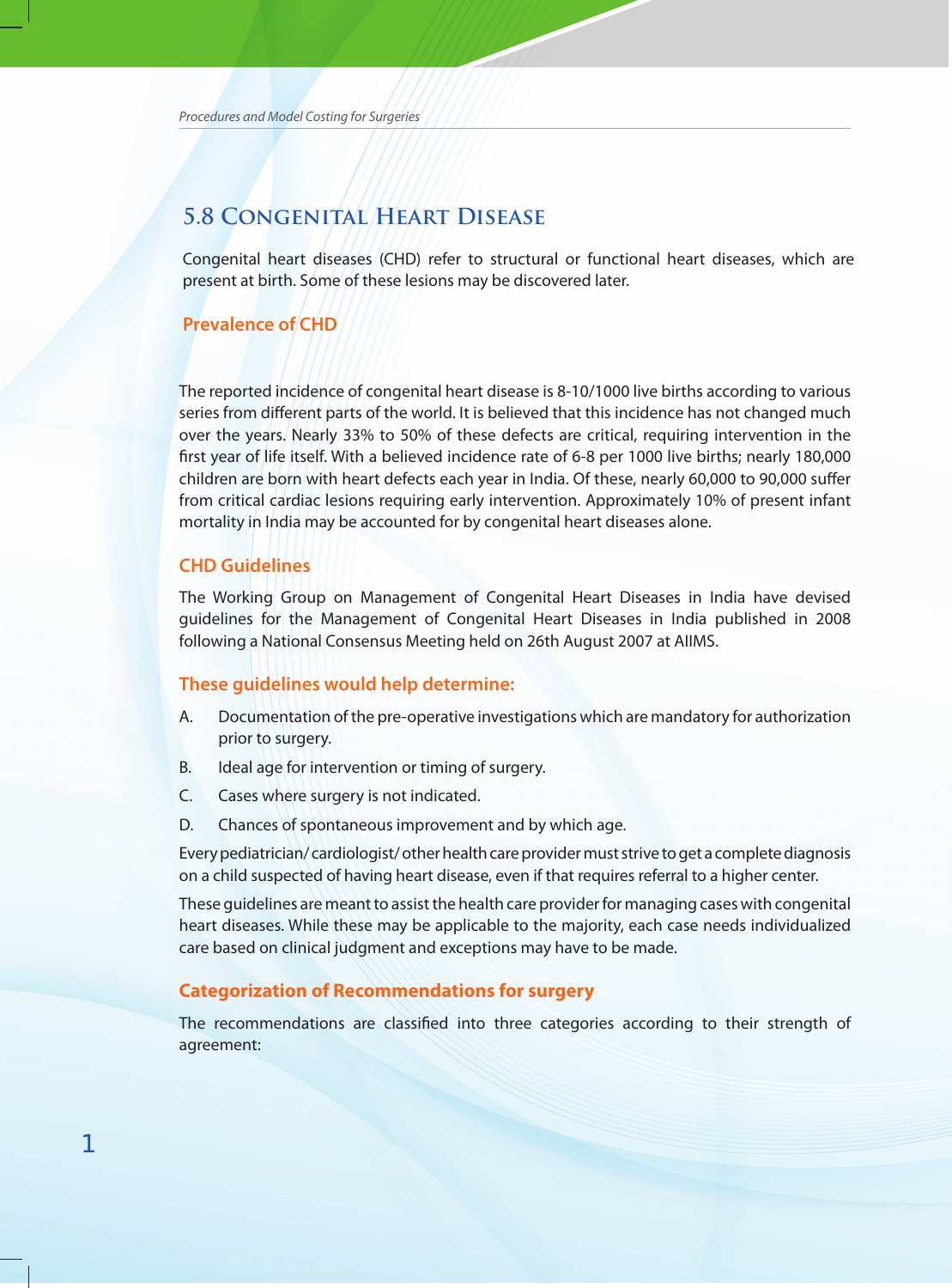*Class I:* General agreement exists that the treatment is useful and effective.

*Class II:* Conflicting evidence or divergence of opinion or both about the usefulness/ efficacy of treatment.

*IIa:* Weight of evidence/ opinion is in favor of heart disease of the primary health care provider usefulness/ efficacy.

**IIb:** Usefulness/ efficacy is less well established.

*Class III:* **evidence and/or general agreement that the treatment is not useful and in some cases may be harmful. these procedures should not be undertaken for surgery as evidence goes against it.** 

**5.8.1 ATRIAL SEpTAL DEFECT (ASD) oTHER THAN pRIMuM TypE**

# **ASD**

**mode of diagnosis:**

Physical examination, ECG, X-ray Chest, transthoracic echocardiography (transesophageal echo in select cases).

### **patent foramen ovale:**

Echocardiographic detection of a small defect in fossa ovalis region with a flap with no evidence of right heart volume over-load (dilatation of right atrium and right ventricle). Patent foramen ovale is a normal finding in newborns.

#### **spontaneous closure:**

Rare if defect >8 mm at birth. Rare after age 2 years. Very rarely an ASD can enlarge on follow up.

**Indication for closure:** ASD associated with right ventricular volume overload

#### **Ideal age of closure:**

- *(i)* In asymptomatic child: 2-4 years *(Class I)*. (For sinus venosus defect surgery may be delayed to 4-5 years *(Class IIa)*.
- *(ii)* Symptomatic ASD in infancy (congestive heart failure, severe pulmonary artery hypertension): seen in about 8%-10% of cases. Rule out associated lesions (e.g., total anomalous pulmonary venous drainage, left ventricular inflow obstruction, aorto-pulmonary window). Early closure is recommended (Class I).
- *(iii)* If presenting beyond ideal age: Elective closure irrespective of age as long as there is right heart volume overload and pulmonary vascular resistance is in operable range (Class I).

#### **method of closure:**

Surgical: Established mode.

Device closure: More recent mode, may be used in children weighing >10 kg and having a central ASD *(Class IIa)*.

*contd.*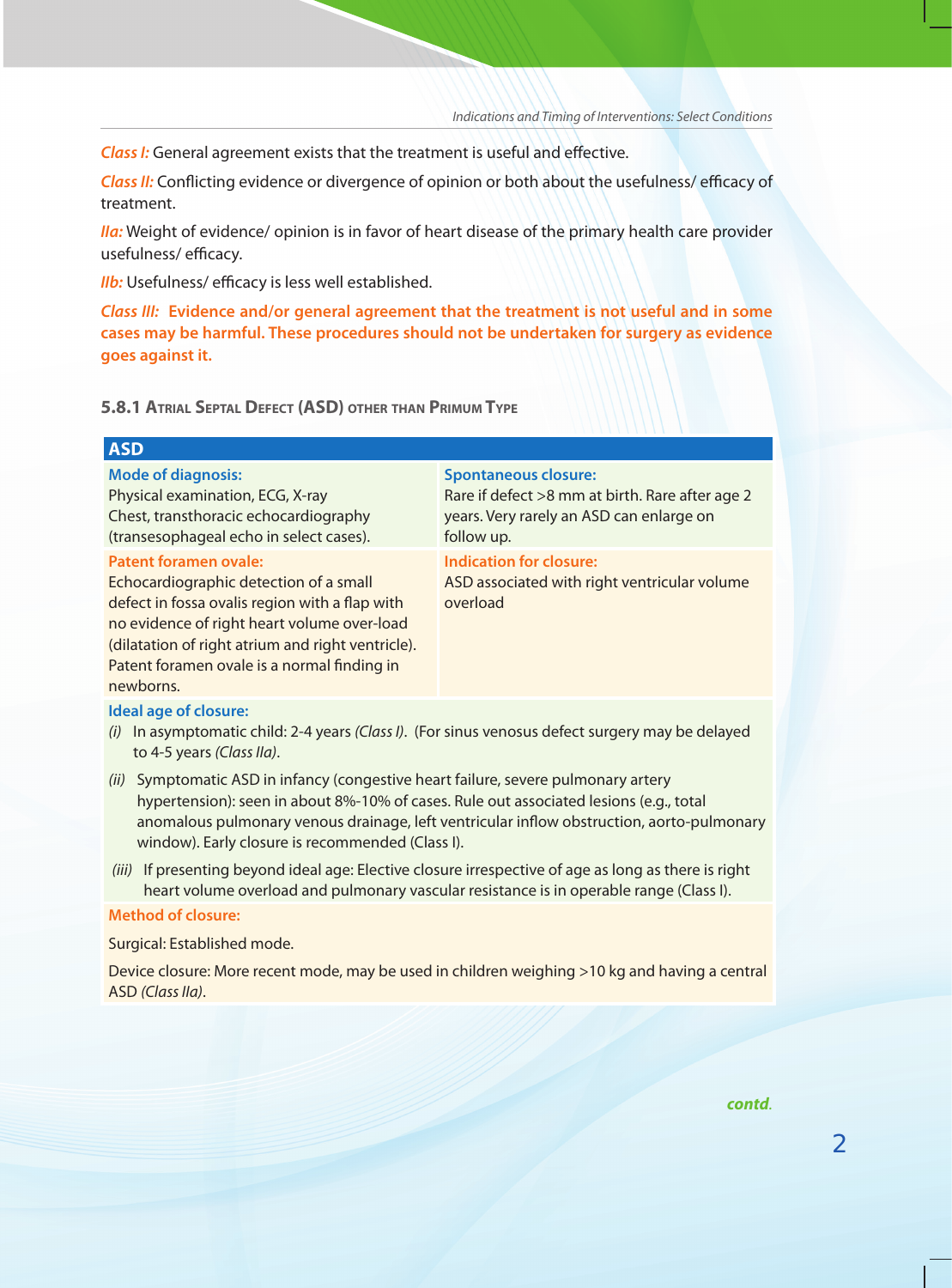*Procedures and Model Costing for Surgeries*

# **5.8.2 ATRIovENTRICuLAR SEpTAL DEFECT (AvSD)**

# **AvSD**

# **mode of diagnosis:**

Physical exam, ECG (left axis deviation of QRS), X-ray chest, echocardiography.

**types:** 

- Complete form: Primum ASD, Inlet VSD (nonrestrictive), large left to right shunt, pulmonary artery hypertension. Congestive heart failure often present.
- Partial form: Primum ASD with or without restrictive inlet VSD. Congestive heart failure and severe pulmonary hypertension unlikely.

Either type may be associated with variable degree of AV regurgitation or Down's syndrome; early pulmonary hypertension may develop in these children.

#### **timing of intervention:**

- Complete AVSD with uncontrolled congestive heart failure: Surgery as soon as possible; complete repair / pulmonary artery banding according to institution policy (Class I).
- Complete AVSD with controlled heart failure: Complete surgical repair by 3-6 months of age (Class I). Pulmonary artery banding if risk of cardiopulmonary bypass is considered high (Class IIb).
- Partial AVSD, stable: Surgery at about 2-3 years of age (Class I).

Associated significant AV regurgitation may necessitate early surgery.

# **5.8.3 vENTRICuLAR SEpTAL DEFECT (vSD)**

|   | <b>VSD</b>                                                                                                                                                                                                                                                |                                                                                                                                                                                                                                                                                                                               |
|---|-----------------------------------------------------------------------------------------------------------------------------------------------------------------------------------------------------------------------------------------------------------|-------------------------------------------------------------------------------------------------------------------------------------------------------------------------------------------------------------------------------------------------------------------------------------------------------------------------------|
|   | <b>Mode of diagnosis:</b>                                                                                                                                                                                                                                 | <b>Location of the defect:</b>                                                                                                                                                                                                                                                                                                |
|   | Physical examination, ECG, X-ray chest and<br>echocardiography.                                                                                                                                                                                           | Type I: Subarterial (outlet,<br>subpulmonic, supracristal or<br>infundibular)                                                                                                                                                                                                                                                 |
|   |                                                                                                                                                                                                                                                           | Type II: Perimembranous<br>(subaortic)                                                                                                                                                                                                                                                                                        |
|   |                                                                                                                                                                                                                                                           | Type III: Inlet                                                                                                                                                                                                                                                                                                               |
|   |                                                                                                                                                                                                                                                           | Type IV: Muscular.                                                                                                                                                                                                                                                                                                            |
|   | <b>Size of the defect:</b>                                                                                                                                                                                                                                | <b>Natural History:</b>                                                                                                                                                                                                                                                                                                       |
|   | Large (nonrestrictive): Diameter of defect is approximate-<br>$\bullet$<br>ly equal to diameter of the aortic orifice, right ventricular<br>systolic pressure is systemic, and degree of left to right<br>shunt depends on pulmonary vascular resistance. | About 10% of large nonrestrictive<br>VSDs die in first year, primarily<br>due to congestive heart<br>failure. Spontaneous closure is<br>uncommon in large VSDs. 30%-<br>40% of moderate or small defects<br>(restrictive) close spontaneously,<br>majority by 3-5 years of age.<br>Decrease in size of VSD is seen<br>in 25%. |
|   | Moderate (restrictive): Diameter of the defect is less than<br>$\bullet$<br>that of the aortic orifice. Right ventricular pressure is half<br>to two third systemic and left to right shunt is $>2.1$ .                                                   |                                                                                                                                                                                                                                                                                                                               |
| З | Small (restrictive): Diameter of the defect is less than one<br>$\bullet$<br>third the size of the orifice. Right ventricular pressure is<br>normal and the left to right shunt is <2:1.                                                                  |                                                                                                                                                                                                                                                                                                                               |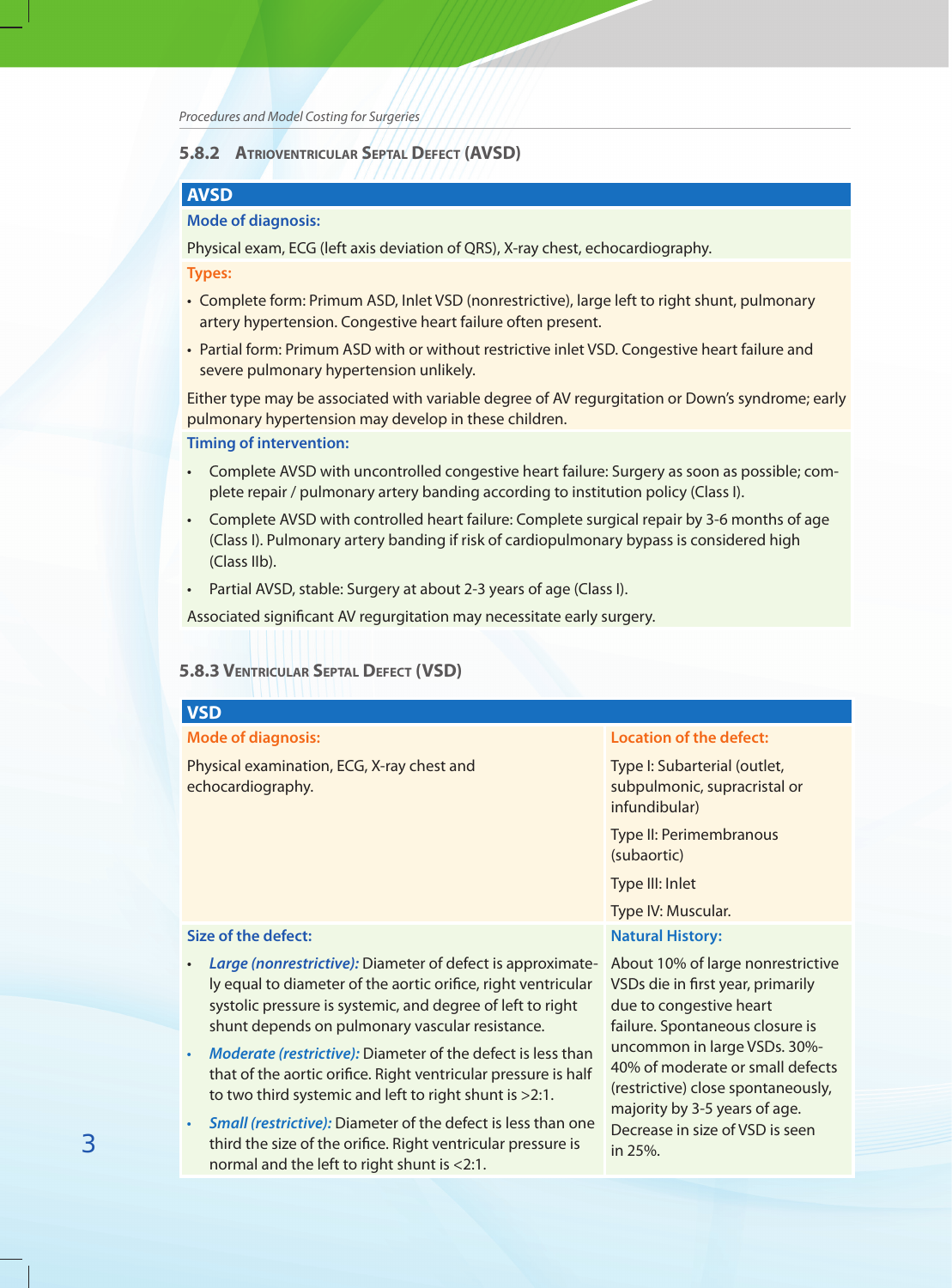# **vSD**

#### **timing of closure:**

(*Class of recommendation:* I, except for the last one)

- Large VSD with uncontrolled congestive heart failure: As soon as possible.
- Large VSD with severe pulmonary artery hypertension: 3-6 months.
- Moderate VSD with pulmonary artery systolic pressure 50%-66% of systemic pressure: Between 1-2 years of age, earlier if one episode of life threatening lower respiratory tract infection or failure to thrive.
- Small sized VSD with normal pulmonary artery pressure, left to right shunt >1.5:1: Closure by 2-4 years.
- Small outlet VSD (<3mm) without aortic valve prolapse: 1-2 yearly follow up to look for development of aortic valve prolapse.
- Small outlet VSD with aortic valve prolapse without aortic regurgitation: Closure by 2-3 years of age irrespective of the size and magnitude of left to right shunt.
- Small outlet VSD with any degree of aortic regurgitation: Surgery whenever aortic regurgitation is detected.
- Small perimembranous VSD with aortic valve prolapse with no or mild aortic regurgitation: 1-2 yearly follow up to look for any increase in aortic regurgitation.
- Small perimembranous VSD with aortic cusp prolapse with more than mild aortic regurgitation: Surgery whenever aortic regurgitation is detected.
- Small VSD with more than one episode of infective endocarditis: Early VSD closure recommended.
- Small VSD with one previous episode of infective endocarditis: Early VSD closure recommended *(Class IIb)*.

#### **method of closure:**

- Surgical closure.
- Device closure for muscular VSD in those weighing >15 Kg. *(Class IIa)*. For peri-membranous VSD *( Class IIb)*.
- Pulmonary artery banding is indicated for multiple (Swiss cheese) *(Class I)*, or very large VSD, almost single ventricle *(Class IIa)*, infants with low weight (<2 Kg) *( Class IIa)*, and those with associated co-morbidity like chest infection *( Class IIb)*.

### **5.8.4 pATENT DuCTuS ARTERIoSuS (pDA)**

# **pDA**

### **mode of diagnosis:**

Physical examination, ECG, X-ray chest and echocardiography.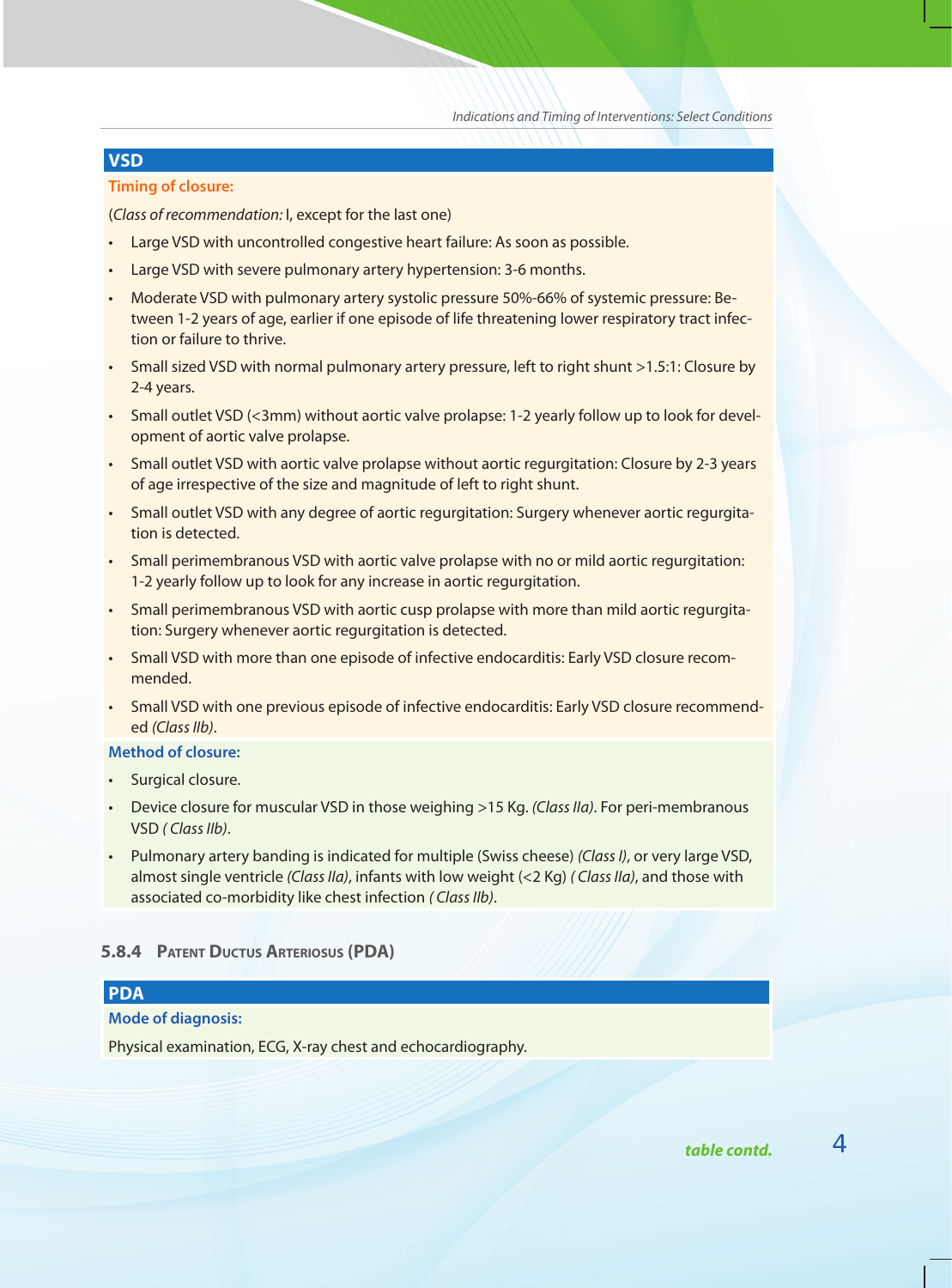# **Size of PDA:**

Large PDA: Associated with significant left heart volume overload, congestive heart failure, severe pulmonary arterial hyper-tension. PDA murmur is unlikely to be loud or continuous.

- Moderate PDA: Some degree of left heart overload, mild to moderate pulmonary artery hypertension, no/mild congestive heart failure. Murmur is continuous.
- Small PDA: Minimal or no left heart overload. No pulmonary hypertension or congestive heart failure. Murmur may be continuous or only systolic.
- Silent PDA: No murmur, no pulmonary hypertension. Diagnosed only on echo Doppler.

# **spontaneous closure:**

Small PDAs in full term baby may close up to 3 mo of age, large PDAs are unlikely to close. **timing of closure:**

- Large/ moderate PDA, with congestive heart failure, pulmonary artery hypertension: Early closure (by 3-6 months) (*Class I*).
- Moderate PDA, no congestive heart failure: 6 months-1 year (Class I). If failure to thrive, closure can be accomplished earlier (*Class IIa*).
- Small PDA: At 12-18 months (*Class I*).
- Silent PDA: Closure not recommended (*Class III*).

#### **mode of closure:**

Can be individualized. Device closure, coils occlusion or surgical ligation in children >6 months of age. Surgical ligation if <6 months of age. Device/ coils in <6 months (*Class IIb*). Indomethacin/ ibuprofen not to be used in term babies (*Class III*).

# **PDA in a preterm baby:**

- Intervene if baby in heart failure (small PDAs may close spontaneously).
- Indomethacin or Ibuprofen (if no contraindication) (*Class I*).
- Surgical ligation if above drugs fail or are contraindicated (*Class I*).
- Prophylactic indomethacin or ibuprofen therapy: Not recommended (*Class III*).

#### **5.8.5 CoARCTATIoN oF AoRTA (CoA)**

# **CoA**

#### **mode of diagnosis:**

Femoral pulse exam (may not be weak in neonates with associated patent ductus arteriosus), blood pressure in upper and lower limbs, X-ray chest, echo. In select cases CT angiography/ magnetic resonance imaging may be required.

#### **timing of Intervention:**

- With left ventricular dysfunction / congestive heart failure or severe upper limb hypertension (for age): Immediate intervention (*Class I*).
- Normal left ventricular function, no congestive heart failure and mild upper limb hypertension: Intervention beyond 3-6 months of age (*Class IIa*).
- No hypertension, no heart failure, normal ventricular function: Intervention at 1-2 of age (*Class IIa*).

Intervention is not indicated if Doppler gradient across coarct segment is <20 mmHg with normal left ventricular function (*Class III*).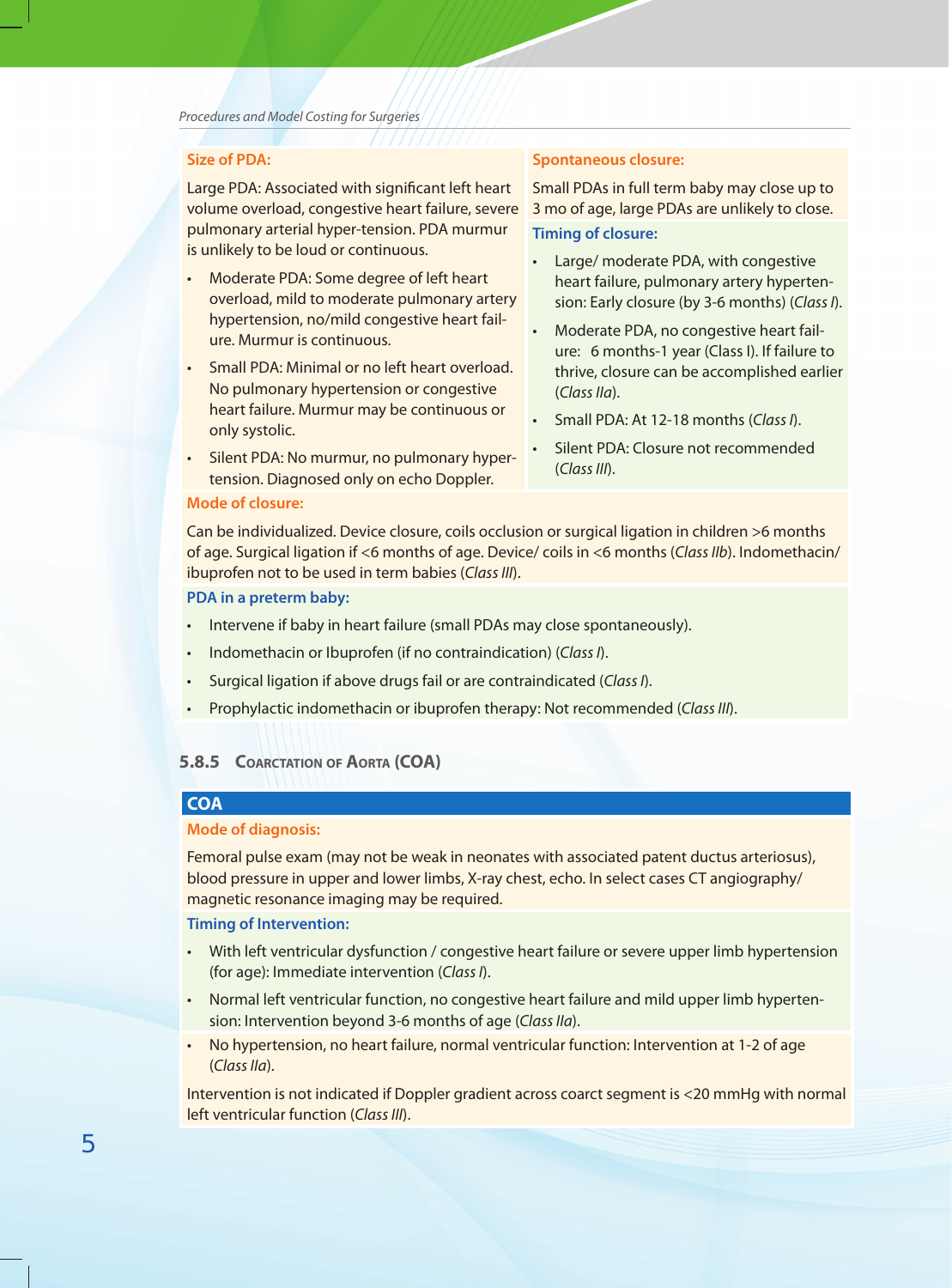# **CoA**

#### **mode of intervention:**

- Balloon dilatation or surgery for children >6 mo of age.
- Surgical repair for infants <6 mo of age.
- Balloon dilatation with stent deployment can be considered in children >10 years of age if required (*Class IIB*).
- Elective endovascular stenting of aorta is contraindicated for children <10 years of age (*Class III*).

# **5.8.6 AoRTIC STENoSIS (AS)**

# **AS**

#### **mode of diagnosis:**

Physical examination, ECG, echocardiography.

Timing of intervention: Valvular AS:

- *For infants and older children:*
	- Left ventricular dysfunction: Immediate intervention by balloon dilatation, irrespective of gradients (*Class I*).
	- Normal left ventricular function: Balloon dilatation if any of these present:
		- (i) gradient >80 mmHg peak and 50 mmHg mean by echo-Doppler (*Class I*)
		- (ii) ST-T changes ECG with peak gradient of >50 mmHg (*Class I*)
		- (iii) symptoms due to AS with peak gradient of >50 mmHg (*Class IIa*). In case of doubt about severity/symptoms, an exercise test may be done for older children (*Class IIb*).
- **For neonates:**

 Balloon dilatation if symptomatic or there is evidence of left ventricular dysfunction/ mild left ventricular hypoplasia (*Class I*), or if doppler gradient (peak) >75 mmHg (*Class IIa*).

#### **subvalvular as due to subaortic membrane:**

Surgical intervention if any of the following (Class I): Peak gradient >64 mmHg; or aortic regurgitation of more than mild degree.

### **5.8.7 vALvuLAR puLMoNIC STENoSIS (pS)**

# **pS**

Mode of diagnosis:

Physical examination, ECG, echocardiography.

table contd. 6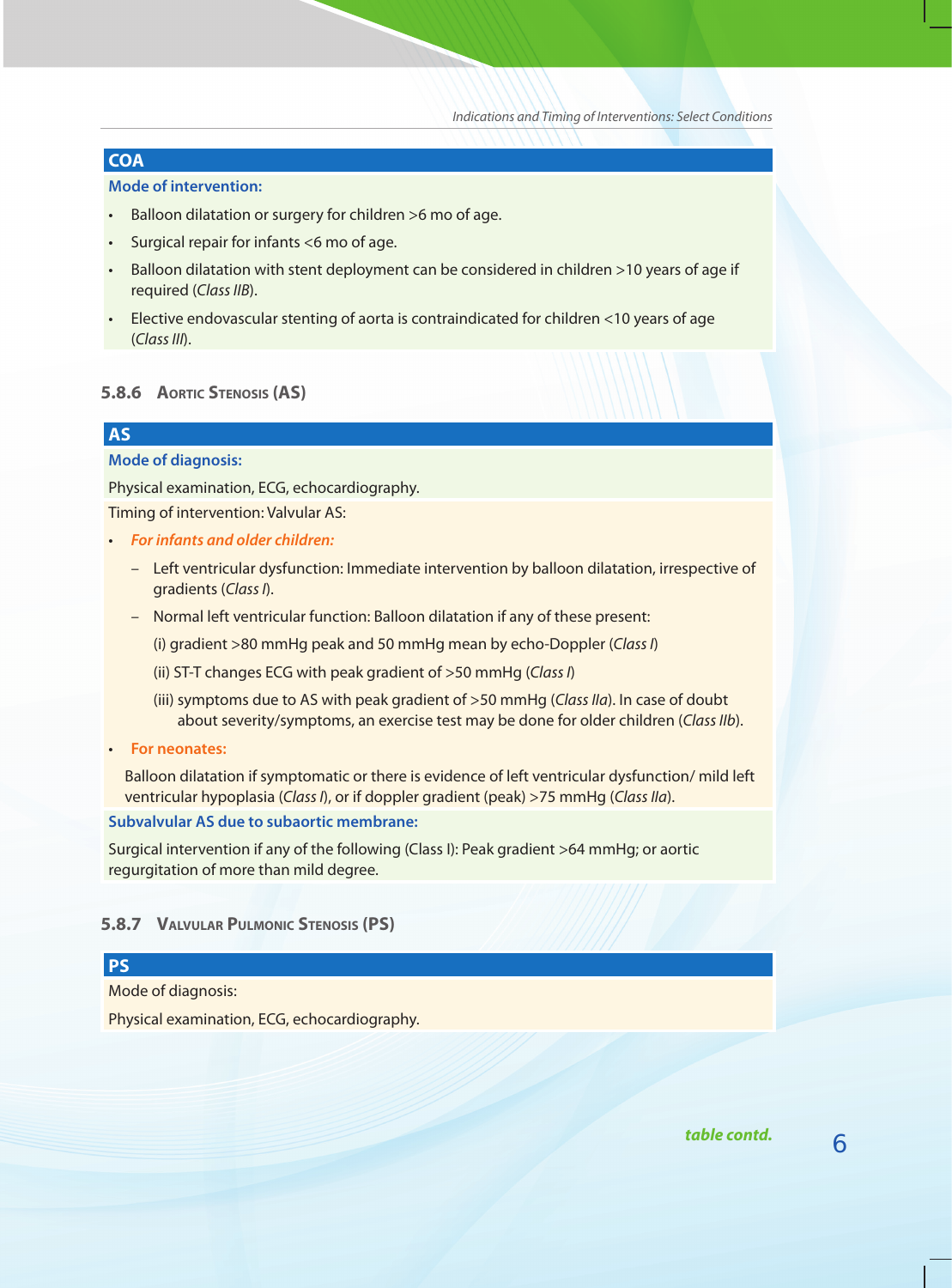*Procedures and Model Costing for Surgeries*

# **pS**

### **timing of intervention: Valvular as:**

- Right ventricular dysfunction: Immediate intervention irrespective of gradient (*Class I*).
- Normal right ventricular function: Balloon dilatation if Doppler gradient (peak) >60mmHg (*Class I*).
- In neonates: Balloon dilatation indicated if right ventricle dysfunction/ mild hypoplasia or hypoxia present (*Class I*).

### **5.8.8 TETRALoGy oF FALLoT (ToF)**

# **ToF**

### **mode of diagnosis:**

Physical exam, ECG, X-ray chest, Echocardiography. In select cases, cardiac catheterization, CT angio and / or Magnetic resonance imaging may be required.

### **Medical Therapy:**

Maintain Hb >14 g/dL (by using oral iron or blood transfusion). Beta blockers to be given in highest tolerated doses (usual dose 1-4 mg/kg/day in 2 to 3 divided doses).

#### **timing of surgery:**

All patients need surgical repair.

- Stable, minimally cyanosed: Total correction at 1-2 years of age or earlier according to the institutional policy (*Class I*).
- Significant cyanosis (SaO < 70%) or history of spells despite therapy
- <3 months: systemic to pulmonary artery shunt (*Class I*).
- > 3 months: shunt or correction depending on anatomy and surgical centers' experience (*Class I*).
- VSD with pulmonary atresia, adequate PAs: Repair at 3-4 years, if right ventricle to pulmonary artery conduit required (*Class I*). Systemic to pulmonary artery shunt if symptomatic earlier and repair without conduit is not possible.
- **5.8.9 ToF LIkE CoNDITIoN wHERE Two vENTRICuLAR REpAIR IS poSSIBLE (TRANSpoSITIoN oF THE GREAT ARTERIES {TGA} wITH RouTABLE vSD)**

#### **ToF LIkE CoNDITIoN wHERE Two vENTRICuLAR REpAIR IS poSSIBLE**

#### **timing of surgery:**

For stable cases who are mildly blue (*Class I*): repair at 1-2 years of age if conduit not required; repair at 3-4 years of age if conduit required. Perform a systemic to pulmonary shunt if the child presents earlier with significant cyanosis (SaO <70%).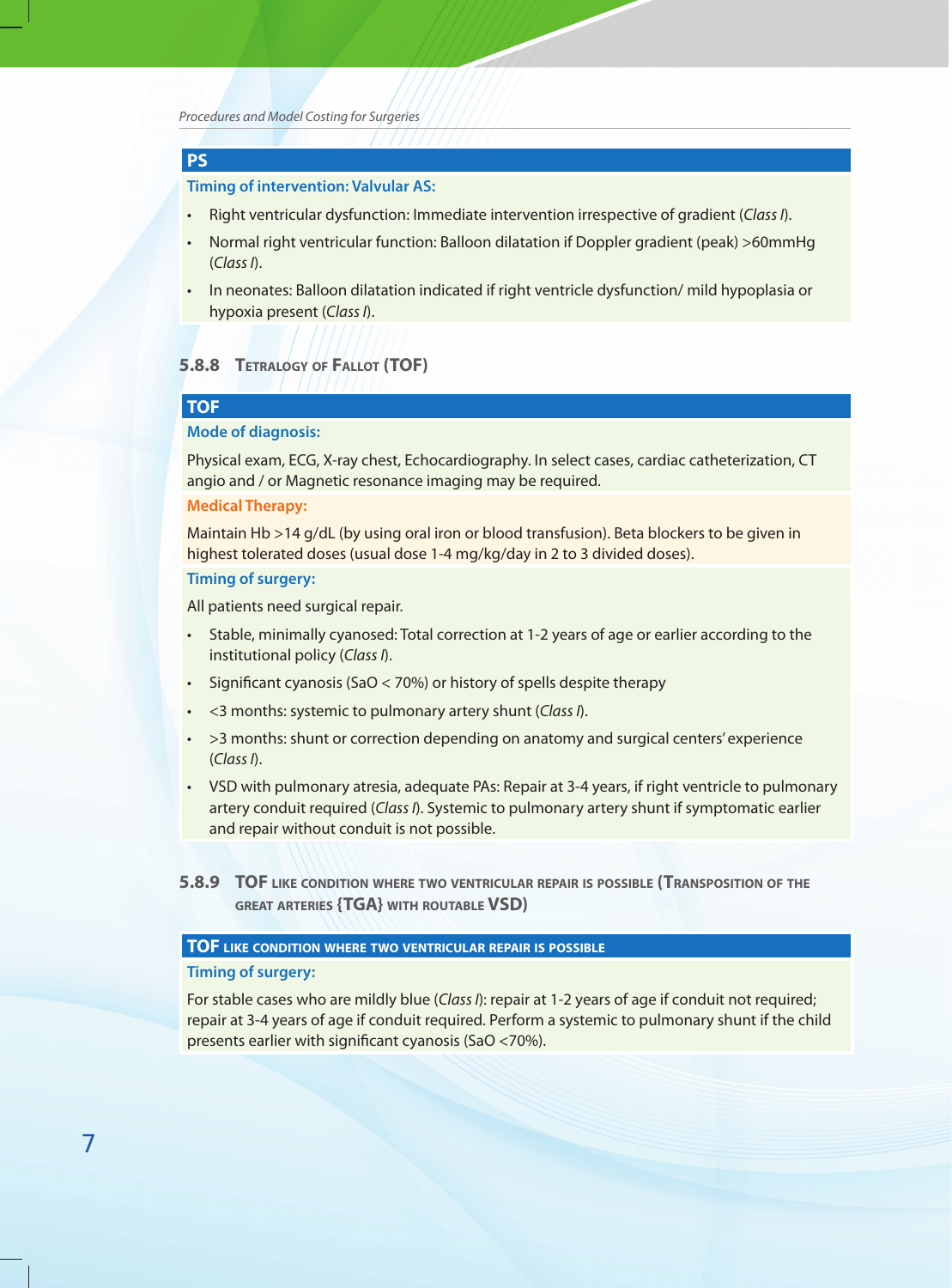**5.8.10 ToF LIkE CoNDITIoN wHERE Two vENTRICuLAR REpAIR NoT poSSIBLE (TRICuSpID ATRESIA, TGA wITH NoN-RouTABLE vSD)**

### **ToF LIkE CoNDITIoN wHERE Two vENTRICuLAR REpAIR IS poSSIBLE**

#### **timing of surgery:**

- Stable, mildly cyanosed: Direct Fontan operation (total cavopulmonary shunt) at 3-4 years (*Class I*).
- Stable, mildly cyanosed: Glenn (superior vena cava to pulmonary artery shunt) at 1 year, Fontan at 3-4 years (*Class IIa*).
- Significant cyanosis (SaO <70%) <6 mo: Systemic to pulmonary shunt followed by Glenn at 9 mo-1 year and Fontan at 3-4 years (*Class I*).
- Significant cyanosis (SaO <70%) >6 mo: Bidirectional Glenn followed by Fontan at 3-4 years of age (*Class I*).

### **5.8.11 TRANSpoSITIoN oF GREAT ARTERIES (TGA)**

# **TGA**

### **mode of diagnosis:**

Physical exam, X-ray chest, Echocardiography.

### **Balloon atrial septostomy:**

Indicated (if ASD is restrictive) in: TGA with intact ventricular septum (*Class I*); TGA with VSD and/ or PDA if surgery has to be delayed for a few weeks due to some reason (*Class IIa*).

### **timing of surgery:**

- TGA with Intact interventricular septum
	- If <3-4 wks of age: Arterial switch immediately (Class I).
	- If >3-4 wks of age at presentation: Assess left ventricle by echo. If the left ventricle is decompressed: Senning / Mustard at 3-6 mo (Class IIa), or rapid two stage arterial switch (Class IIb). Approach would depend on institutional practice. If the left ventricle is still prepared, very early arterial switch operation (Class IIa) is indicated. In borderline left ventricle: Senning or Mustard (Class IIa); or arterial switch operation (Class IIb) is indicated. Adequacy of left ventricle for arterial switch operation can be assessed by echo in most cases.
- TGA with ventricular septal defect:Arterial switch operation, by 3 months of age (Class I).

#### **5.8.12 ToTAL ANoMALouS puLMoNARy vENouS CoNNECTIoN (TApvC)**

# **TApvC**

### **mode of diagnosis:**

Physical exam, X-ray chest, ECG and Echo. Cath / CT angio may be required in select cases.